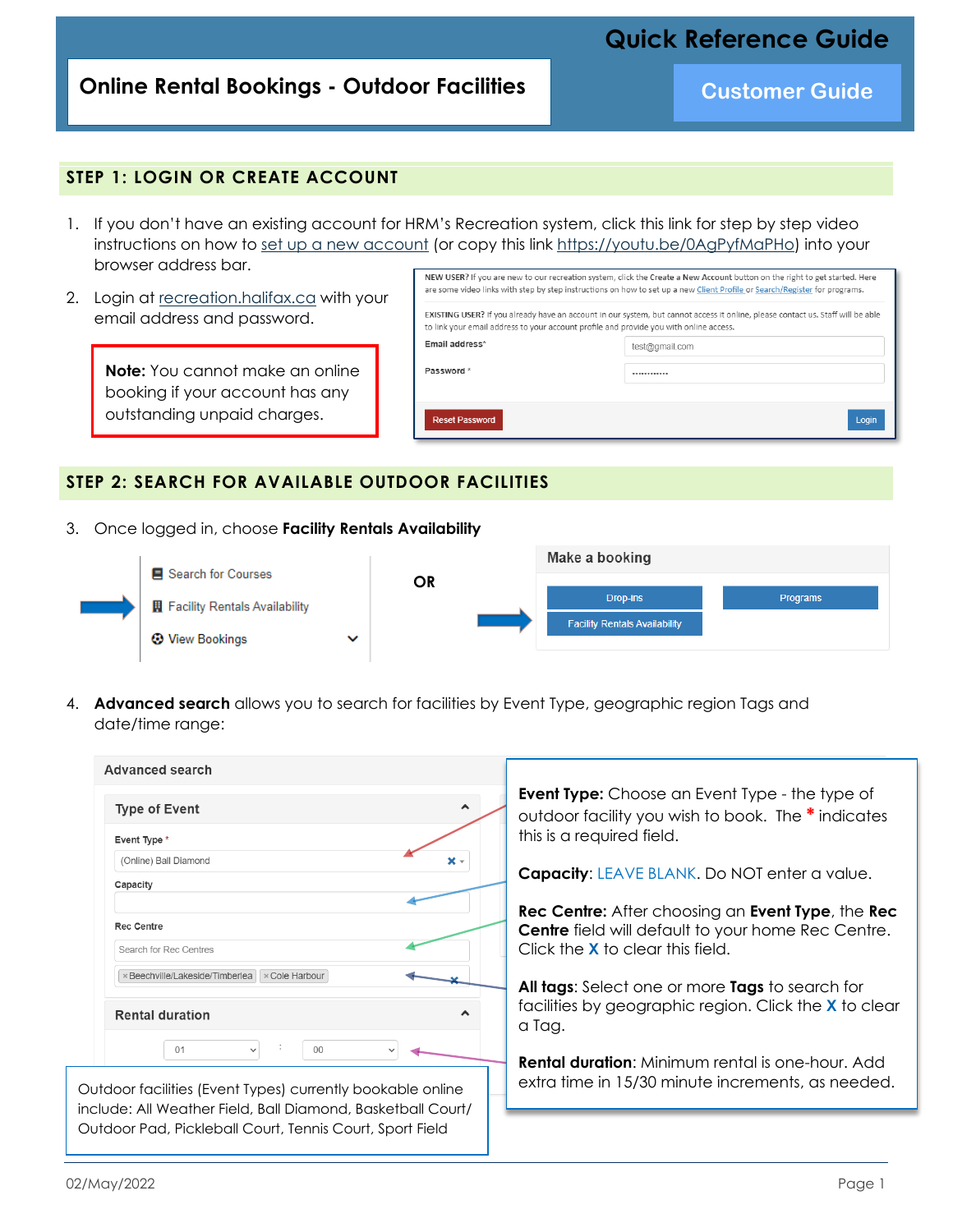### **Online Rental Bookings - Outdoor Facilities and Customer Guide**

| Advanced search                                                                                                                                                                        |                  |                                                                                                                                                                                                                     |
|----------------------------------------------------------------------------------------------------------------------------------------------------------------------------------------|------------------|---------------------------------------------------------------------------------------------------------------------------------------------------------------------------------------------------------------------|
| Click to choose a specific <b>Day of the Week</b> or<br>leave as All Days.                                                                                                             | $\blacktriangle$ | <b>Event time</b><br>All days                                                                                                                                                                                       |
| Choose a <b>Date range</b> by clicking the<br>calendar icon or type the dates in the boxes.<br>Choose a <b>Time range</b> by clicking the clock<br>icon or type the time in the boxes. |                  | From Date * (MMM DD, YYYY)<br>To Date * (MMM DD, YYYY)<br>曲<br>曲<br>Oct 28, 2021<br>Nov 28, 2021<br>From Time * (hh:mm A)<br>To Time $*$ (hh:mm A)<br>$\bullet$<br>12:21 PM<br>11:59 PM<br>A                        |
| All tags<br><b>Rental duration</b><br>01<br>00<br>$\checkmark$<br>$\checkmark$                                                                                                         | ㅅ                | <b>NOTE: To Time</b> will default to 11:59 PM. The last<br>available times of for outdoor facilities with lights<br>ends at 11:00 PM. The last available times of for<br>facilities without lights ends at 9:00 PM. |

5. Click **Search**, or to start over again, choose **Clear Filter** and enter new search criteria.

#### **STEP 3: REVIEW SEARCH RESULTS**

6. Review the search results. Available time slots are listed in chronological order. Both adult and youth facility rental rates are displayed; select the one that applies to your group.



If your search results list is too long:

- 
- Choose a specific geographic search Tag in the *All tags* drop-down box.
- Choose a shorter date range or a specific date or day of week.
- Narrow down your **From Time To Time** range.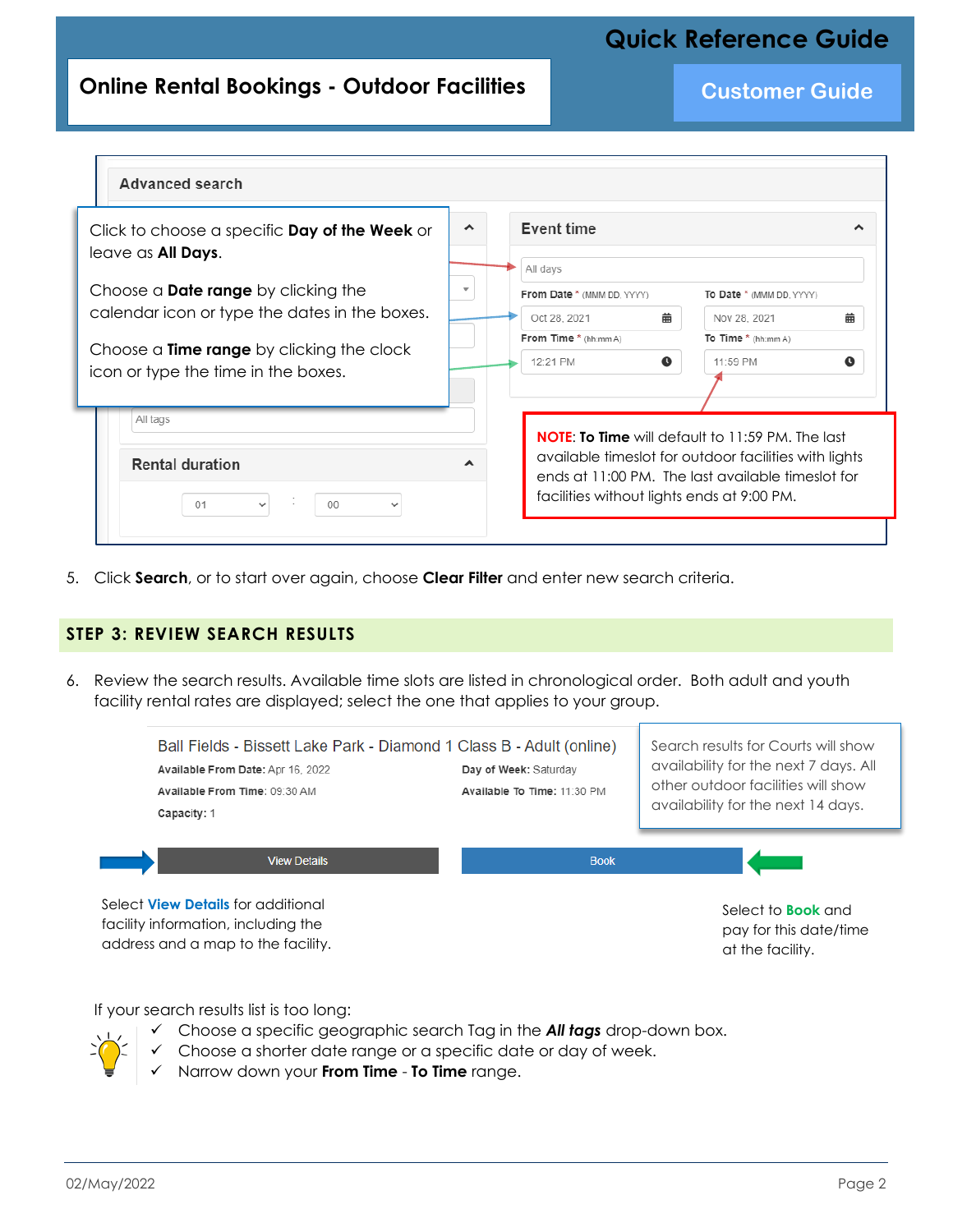### **Online Rental Bookings - Outdoor Facilities and Customer Guide**

#### **STEP 4: BOOK AND PAY**

7. When you select **Book** (above), a rental summary is displayed. If needed, you can make changes to the Start Time and Duration, or choose **Search Again.** Choose **Next** to proceed.

| <b>Facility details</b>                     |                                           | <b>Summary</b>           |                                                          |
|---------------------------------------------|-------------------------------------------|--------------------------|----------------------------------------------------------|
| Start date * (MMM DD, YYYY)<br>Apr 28, 2022 | End date * (MMM DD, YYYY)<br>Apr 28, 2022 | Name<br>Facility         | Online Ball Diamond Rental<br>Bissett Lake Park - EAST   |
| Start time * (hh:mm A)                      | End time $*$ (hh:mm A)                    | Event type<br>Start time | (Online) Ball Diamond<br>Thursday 28 April 2022 04:30 PM |
| $\bf{o}$<br>04:30 PM                        | 05:30 PM                                  | End time                 | Thursday 28 April 2022 05:30 PM                          |
| Rental duration                             | $\blacktriangle$                          | <b>Total discount</b>    | \$0.00                                                   |
|                                             |                                           | <b>Total Tax</b>         | \$2.46                                                   |
| ÷<br>01<br>$\checkmark$                     | 00<br>$\checkmark$                        | Total including tax      | \$18.89                                                  |
| <b>Notes</b>                                |                                           |                          | Search again                                             |
|                                             |                                           |                          | <b>Next</b>                                              |

8. If your online account has any outstanding charges/debt, this message will appear. **You cannot make any online bookings until all outstanding debt on your account is paid**.

| <b>Facility booking</b>                            |                  |                               |  |
|----------------------------------------------------|------------------|-------------------------------|--|
| Your account is blocked, you appear to be in debt. | <b>Summary</b>   |                               |  |
| Please visit the Bills and Payments page.          | Name<br>Facility | Online Arena Booking<br>Arena |  |

After making a payment to clear the debt, you will be able to make an online booking.

9. Review the **Last-minute Rental Rules and Conditions** that outline the conditions of rental.

|   | <b>Facility booking</b>                                                                                                                                                                                                                                                                                                                                                                                                                                                                                                                                                                                                                                                                                                                                                                                                                                                              |
|---|--------------------------------------------------------------------------------------------------------------------------------------------------------------------------------------------------------------------------------------------------------------------------------------------------------------------------------------------------------------------------------------------------------------------------------------------------------------------------------------------------------------------------------------------------------------------------------------------------------------------------------------------------------------------------------------------------------------------------------------------------------------------------------------------------------------------------------------------------------------------------------------|
| o | >>> LAST MINUTE RENTAL RULES AND CONDITIONS: 1. Last Minute Rentals are not and cannot be used to<br>replace regular bookings. 2. All terms & conditions of a standard rental contract for the facility apply to Last Minute<br>Rentals, Rental contract terms & conditions can be found at halifax ca/l astMinute, 3, Last Minute Rentals are final<br>and are non-refundable. 4. HRM reserves the right to limit Last Minute Rentals where it is considered to be used<br>for profit or gain, or is being abused to replace regular contract bookings. 5. Last Minute Rentals are booked on a<br>first come, first served basis, 6. HRM reserves the right to cancel or amend the implementation of Last Minute<br>Rentals at any time at its discretion. If a booking is cancelled by the recreation facility, a credit for the booking will<br>be added to the client's account. |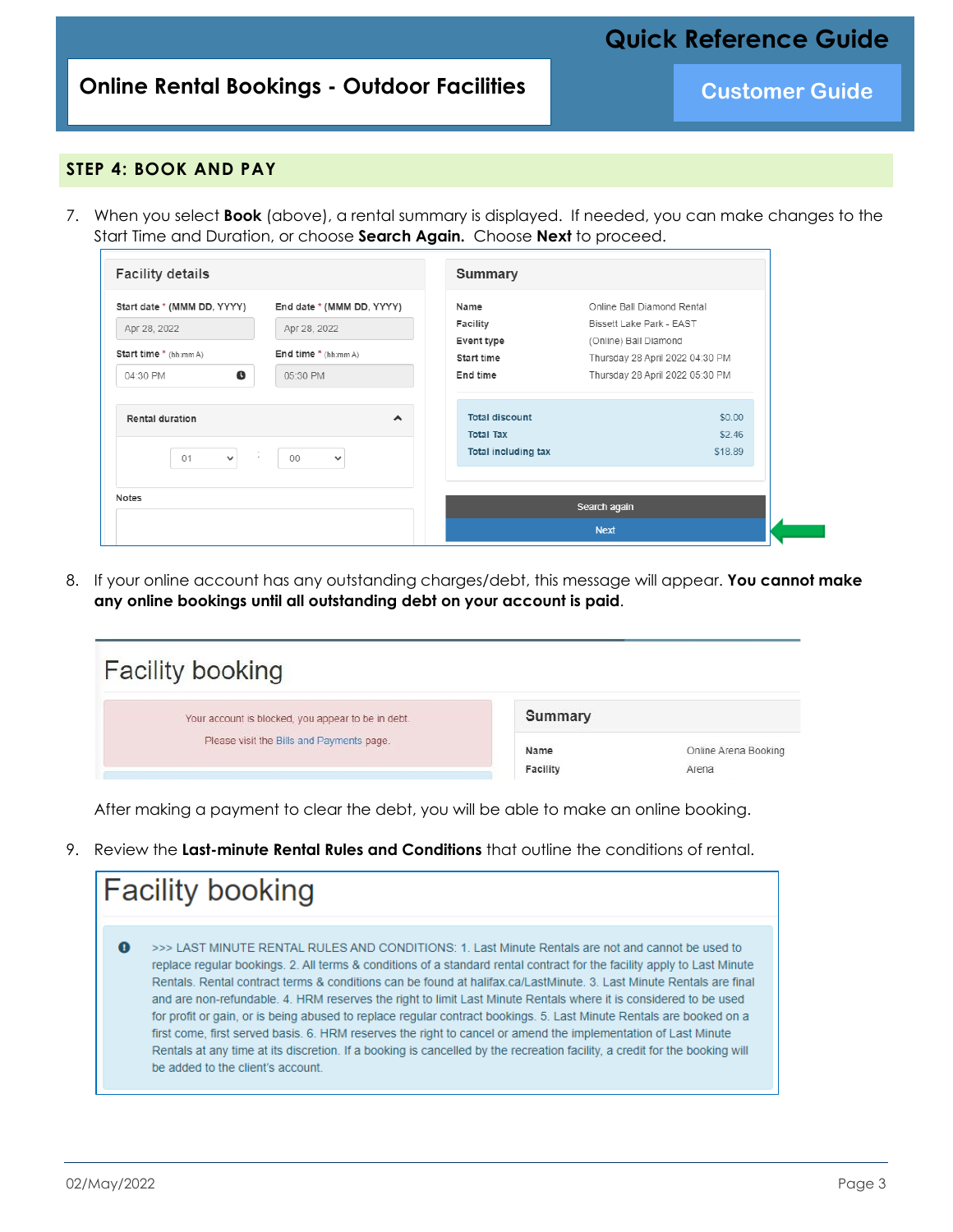### **Online Rental Bookings - Outdoor Facilities and Customer Guide**

10. Indicate that you accept the Last Minute Rental Rules and Conditions and the [rental contract terms and](https://www.halifax.ca/parks-recreation/facility-rentals-bookings-field-conditions/last-minute-rentals)  [conditions](https://www.halifax.ca/parks-recreation/facility-rentals-bookings-field-conditions/last-minute-rentals) for HRM outdoor facilities. When finished, choose **Add to cart.**

| I accept all rental rules & conditions above *       |        |                 |  |
|------------------------------------------------------|--------|-----------------|--|
| Please select an option                              | $\sim$ | Search again    |  |
|                                                      |        | Add to cart     |  |
| I accept the rental contract terms/conditions for: * |        | <b>Previous</b> |  |
| Please select an option                              |        |                 |  |
|                                                      |        |                 |  |

11. The booking is added to the online Cart. The next page will show the Event details of your rental. You can choose to **Add another rental** to make another booking, or **Go to cart** to make payment now.

| Event details             | <b>Facilities and items</b><br><b>Notes</b> |            |
|---------------------------|---------------------------------------------|------------|
| Reference                 | <b>New</b><br>420098                        |            |
| <b>Name</b>               | Online Ball Diamond Rental                  |            |
| <b>Event type</b>         | (Online) Ball Diamond                       |            |
| <b>Dates</b>              | Apr 28, 2022 4:30 PM - Apr 28, 2022 5:30 PM |            |
| <b>Expected Attendees</b> | Not Set                                     |            |
| <b>Event Extras</b>       |                                             |            |
|                           | Add another rental                          | Go to cart |

- 12. From the **Cart**, review your rental summary and choose **Continue** to make payment. To cancel the rental from your cart, click the  $\otimes$  and confirm that you want to remove the booking.
- 13. View the **Terms & Conditions** and click "I accept the terms & conditions". Select **Continue to Payment.**

| $\mathbb F$ Cart Summary<br>$\left  \right $ Payment Summary<br><b>注 Payment options</b>                                          |              | <b>E</b> Payment<br>$\vee$ Confirmation |                   |
|-----------------------------------------------------------------------------------------------------------------------------------|--------------|-----------------------------------------|-------------------|
| Select payment method                                                                                                             | $\checkmark$ | Subtotal before tax<br>Tax              | \$16.43<br>\$2.46 |
| Payment method *                                                                                                                  |              | Total to pay                            | \$18.89           |
| Enter on next step<br>$\checkmark$<br>Choosing a payment method from the following list will pay for all recurring payments along |              | $\blacktriangleright$ Total to pay now  | \$18.89           |
| with any fees due today.                                                                                                          |              | Continue to payment                     |                   |
| ✔                                                                                                                                 |              | <b>Previous</b>                         |                   |
| I accept the terms & conditions *                                                                                                 |              |                                         |                   |
| <b>View Terms &amp; Conditions</b>                                                                                                |              | Book another $\sim$                     |                   |